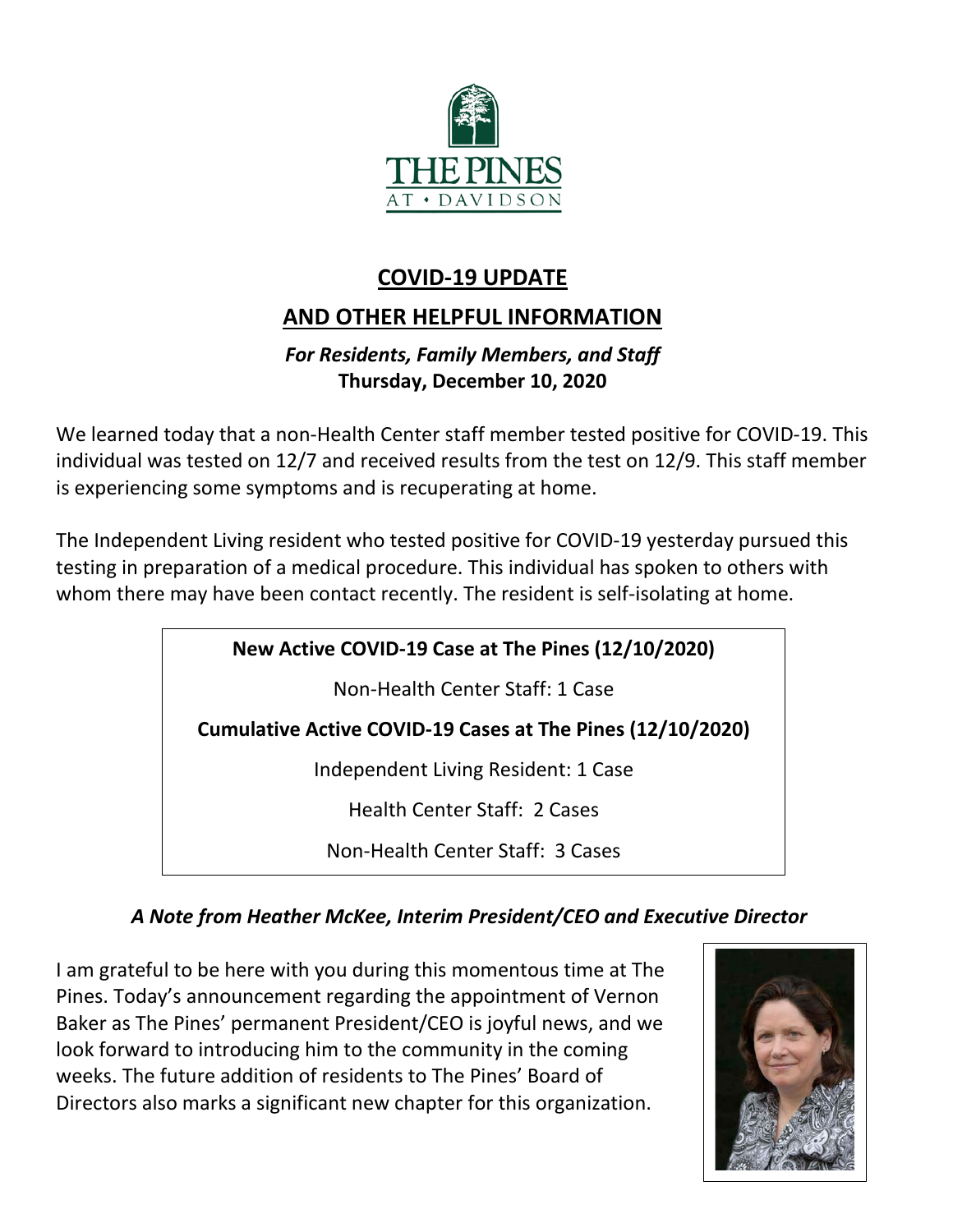We are grateful to the dedicated Board members and residents who offered their expertise and time over many months to help The Board arrive at these two important decisions. I continue to be inspired by the commitment demonstrated across The Pines' community, and I look forward to opportunities to thank you individually for the special gifts you bring to The Pines.

This week brings with it sobering news in our region, as our Governor and other health officials strive to contain the alarming spread of COVID-19. We all share a deep concern for the members of our community who have recently tested positive COVID-19 and extend to these individuals our heartfelt wishes for a speedy recovery.

I invite you to do whatever you can to help keep our campus safe during this unsettling time. Please be extra vigilant with your mask wearing, hand washing, and social distancing. And while the holidays are typically such a social time of the year, we ask you not to leave campus to visit with friends or family. So many of us are striving to keep our Pines' bubble safe and we are grateful to all who can help us in any way. Even with the good news of vaccines on the horizon, it remains clear that in the near term we cannot let our guard down.

The same spirit of resilience and generosity that guided the founders of The Pines will lead us through these challenging times. It is indeed that love of neighbor and commitment to care for one another that will continue to be our guiding principles for the days to come.

#### **ADDITIONAL INFORMATION**

#### **COVID-19 Testing**

The Pines is exploring ways to provide additional support to Independent Living residents who wish to be tested for COVID-19. We will provide more information as it become available. At this time, we recommend the following:

- The Pines' Medical Director states that the best time to be tested is 5 days after possible exposure to someone who has COVID-19.
- Residents should first call their medical provider to learn the best ways to be tested, and especially since often a doctor's order is required for testing. The situation is evolving, and practices are increasingly adding testing on-site. Some practices are adding drive-by testing.
- Some physicians provide test orders only if their patient is showing symptoms.
- Residents who are patients of The Pines' Senior Care practice can be tested for COVID-19 at The Pines. For more information about this practice, please click here: [Senior](https://www.thepinesatdavidson.org/residents-and-families#fancypdf-467)  [Care](https://www.thepinesatdavidson.org/residents-and-families#fancypdf-467)
- Dr. Tom Batchelor, who advises The Pines on COVID-19 matters, has informed The Pines that his practice, Atrium Health North Charlotte Medical Specialists-Huntersville, is willing to help Independent Living residents who may develop COVID-19 and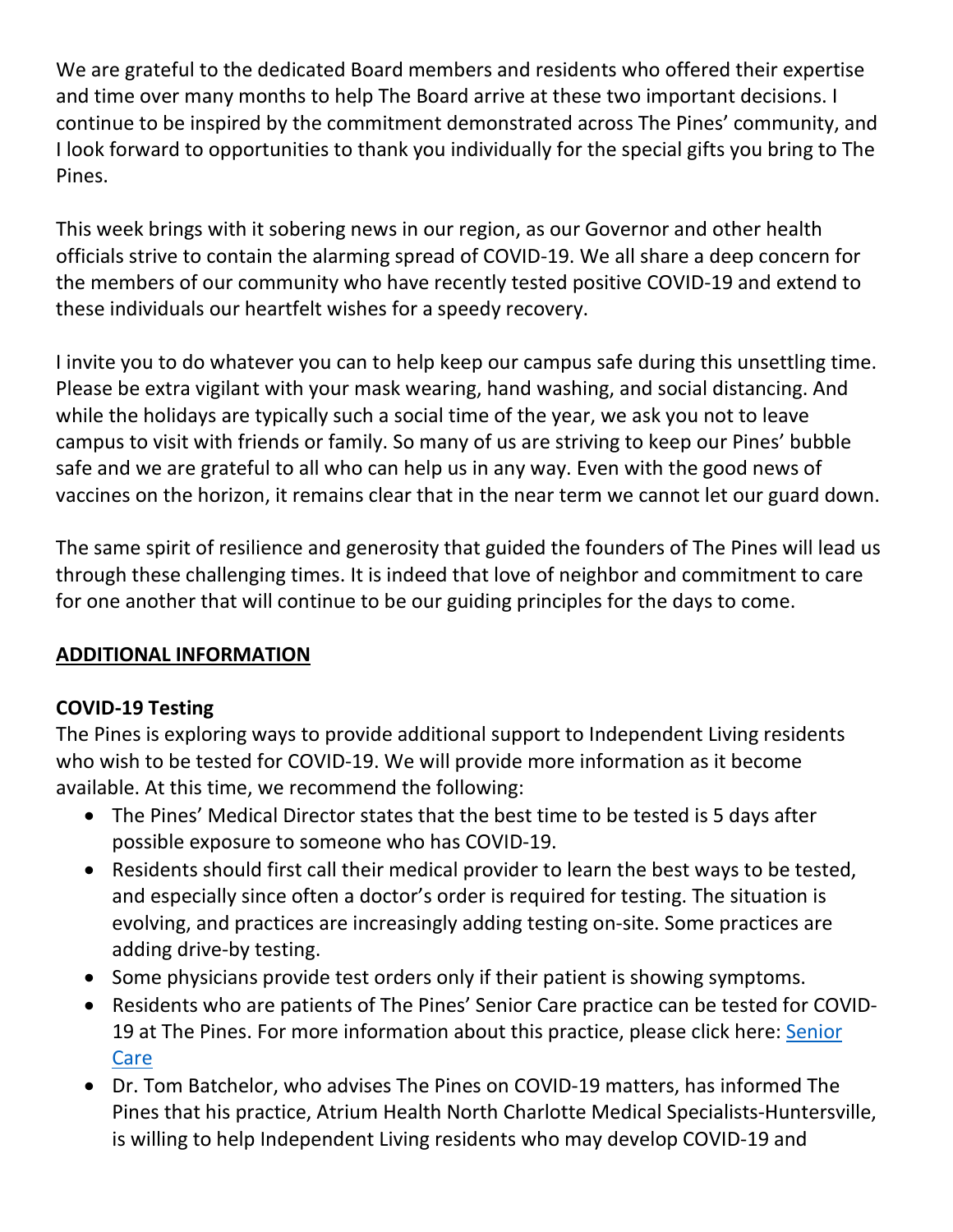continue to reside in their Independent Living residences while they recuperate. His practice is open seven days per week and he or his staff make daily contact by phone or video with their COVID-19 patients. Here is more information about his practice: [Dr.](https://atriumhealth.org/provider-profile/thomas-batchelor-1902839624/?phonenumber=844-235-6997)  [Batchelor](https://atriumhealth.org/provider-profile/thomas-batchelor-1902839624/?phonenumber=844-235-6997) or call 704-801-3300.

- Some COVID-19 testing sites in the area include:
	- o Dr. Tom Batchelor's practice, Atrium Health North Charlotte Medical Specialists-Huntersville, provides drive-by COVID-19 testing (both rapid testing and PCR 1 inch nasal testing). Testing is offered seven days per week from 7am to 7pm and appointments can be made by calling 704-801-3300. An individual, if not already a patient of Dr. Batchelor's practice, will need to establish himself or herself as a patient to obtain a COVID-19 test. However, the individual may continue to keep a relationship with his or her Primary Care Provider if it is a different practice. Dr. Batchelor's practice will write the order for the test.
	- o The Atrium Health Davidson Clinic (704-801-7900) plans to begin offering driveby and in-office COVID-19 testing in the near future. More details will be provided later. The Atrium Health Davidson Clinic Urgent Care (704-801-7970) provides in-office COVID-19 testing to patients of any health system and the individual does not need to have an order from his or her Primary Care Provider. If you have symptoms or exposure, then you must have a provider's evaluation during your visit. If you want to be tested due to travel or pre-surgery, then you are seen by a nurse, not a provider, and you pay for the test at the time of service.
	- o [Davidson Family Medicine](https://davidsonfamilymedicine.com/) provides testing on-site, including rapid-testing, for patients of their practice who request testing due to travel needs, exposure to COVID-19 (they recommend testing on day 5 after exposure) or if the patient is exhibiting symptoms. They can be reached at 704-892-5252.
	- o [Fast Med Urgent Care](https://www.fastmed.com/urgent-care-centers/mooresville-nc-walk-in-clinic/) Clinic, located at 168 Norman Station Blvd, Suite Q, in Mooresville (across from the Walmart) provide rapid COVID-19 testing. An appointment is required. To contact them, please call 704-235-0686.
	- o [CVS Pharmacy,](https://www.cvs.com/store-locator/cvs-pharmacy-address/2002+Shiloh+Church+Road-Davidson-NC-28036/storeid=1643?WT.mc_id=LS_GOOGLE_FS_1643) located on 2002 Shiloh Church Road in Davidson, provides COVID-19 drive-thru testing, which is self-administered. (This is not the CVS on Main Street in Davidson.). Appointments are required. Please call 704-439-3460. Here is a link to make an appointment (which run every 10 minutes) online: [Appointments.](https://www.cvs.com/minuteclinic/covid-19-testing?WT.ac=cvs-storelocator-searchpilot-header-covid-1643) The last appointment time is 3:50 pm. With insurance, the test will cost \$0; an insurance card and picture identifications will be required. Without insurance, cost of the test is \$139, payable at time of test. Lab results typically take 3-4 days.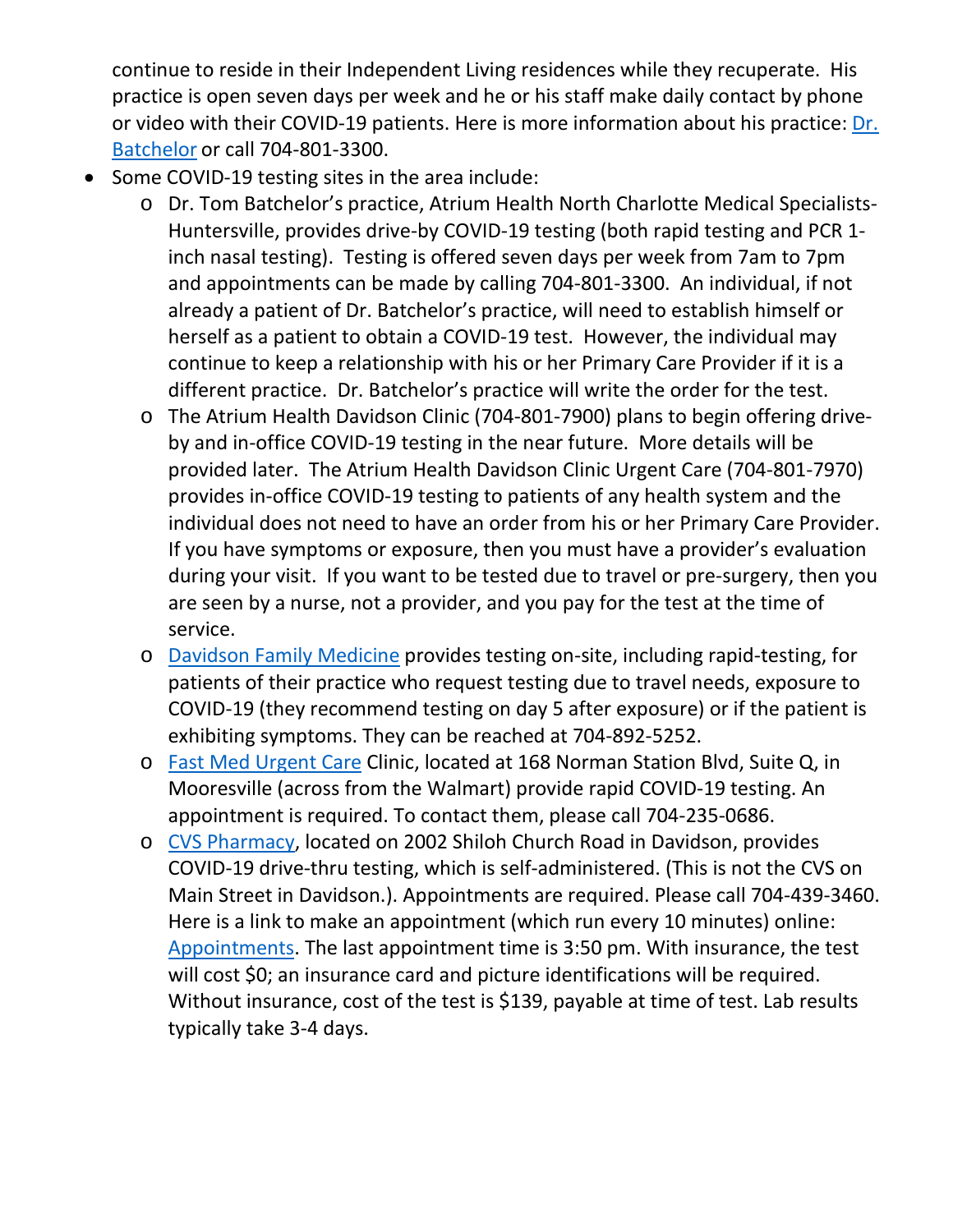### **The Pines' Quarantine Policy**

Management has consulted with local health officials regarding the C.D.C.'s new quarantine guidelines (which decreased the number of days for certain quarantine situations). The Mecklenburg County Health Department advised The Pines that it should maintain a 14-day quarantine and so, this will remain The Pines' policy, especially given the rising COVID-19 positivity rates in our area.

### **Additional Construction on Campus: Gingerbread Houses**



The Activities Department recently sponsored a gingerbread house making opportunity for residents.

It was delightful to see the results and a challenge not to sample the decorations!

#### **COVID-19:** *In The News*

Due to the alarming spread of COVID-19 in North Carolina, Governor Roy Cooper instituted a modified stay-at-home order on 12/8 that includes a 10:00 pm curfew. During his press conference he warned, "The stakes are dire. This is truly a matter of life and death." Please click here to read the Governor's press release: [Order](https://governor.nc.gov/news/key-metrics-increasing-rapidly-north-carolina-begin-modified-stay-home-order-slow-covid-19#:%7E:text=The%20Order%20requires%20restaurants%2C%20bars,the%20Frequently%20Asked%20Questions%20document.)

*The Charlotte Observer* reported today that COVID-19 related hospitalizations in Charlotte have hit a new record. About 10.5% of tests were reported positive as of Tuesday, the latest day for which data are available. (This is above the 5% target set by health officials.) To read more from today's *Observer* regarding this, please click here: [Coronavirus Live Updates](https://www.charlotteobserver.com/news/coronavirus/article247739245.html)

#### **Luminaries at The Pines on Saturday**



Due to kind offer of a volunteer, The Pines at Davison will be decorated this Saturday evening with luminaries throughout our campus as part of the Davidson Housing Coalition's "Holidays for Hope and Housing" town-wide event. Recently, The Pines' Outreach Committee will be distributing information to residents soon with ways to support this local non-profit organization. You can also read this message by clicking here: [HHH.](https://www.mycommunity-center.com/filephotos/463/DHC.pdf) We thank all who are helping to advance the work of this important non-profit initiative!